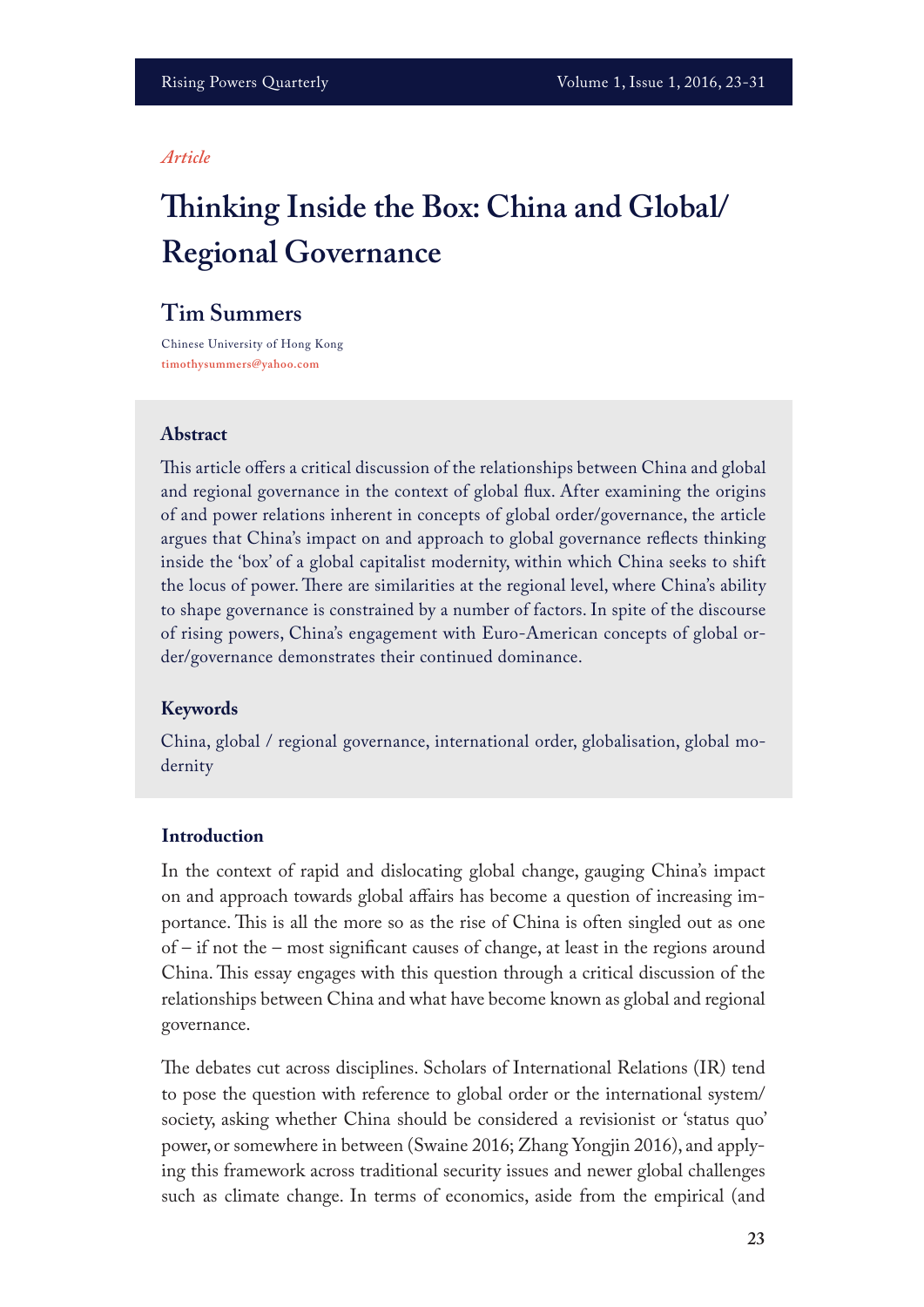political) discussions over the global implications of China's development since the 1980s, the focus is on global economic governance, in particular the Chinese state's approach to institutions such as the World Bank, International Monetary Fund and World Trade Organization, and the impact of China's encouragement or instigation of new bodies, from the Asian Infrastructure Development Bank (AIIB) to the BRICS New Development Bank (Nicolas 2016).

Views on China's impact on global afairs and the reasons for it are highly contested, and we will return to the contours of the debate below. First, though, this article takes a more critical look at the global context and the concepts of global order and global governance which inform these debates.

## **Global trends and order/governance**

Much of the debates about China's impact on global affairs implicitly sets up fixed conceptions of global order or global governance, visible in phrases such as the 'post-war order', the 'liberal international order', or terms such as 'existing institutions' or 'rules-based order'. But I contend that the point of departure for inquiry is one of global fux in a messy and complex world, which Richard Haas (2014) has called 'disordered'. While analytical contestation over the nature of global change abounds, from multiple perspectives there are good reasons for seeing the end of the Cold War in the early 1990s as marking a new phase in global political and economic dynamics. For those inspired by world systems theory, for example, it marked the further spread of global capitalism into areas of the world which previously resisted this through advocacy of some form of socialism or nationalism. Others see it as the point when the liberal international order (Americanled or otherwise) took a further step in its supposed process of global spread (Ikenberry 2011). In terms of inter-state relations and regional institutions in east Asia, it marked a new phase of negotiation over the contours of a regional order which had been somewhat fxed in Cold War aspic over the preceding decades (Goh 2013). The early 1990s marked, in short, the beginning of an intensified phase of capitalist globalization, intertwined with a Western-dominated global political order.

It is no coincidence that the term 'global governance' came to prominence at around the same time as this global capitalist modernity (Dirlik 2007). The launch of the International Commission on Global Governance in 1992 set out to address the question of 'how to govern the complexity of the post-Cold War world', especially through the development of institutions (Mani 2015, 1237; see also Hurrell 2006, 6). It was suggested that global governance might stretch beyond the structures of traditional inter-state relations to the development of 'governance without [state] government' (Rosenau and Czempiel, cited in Weiss 2015, 1221), or that globalization would – or could – marginalize the state in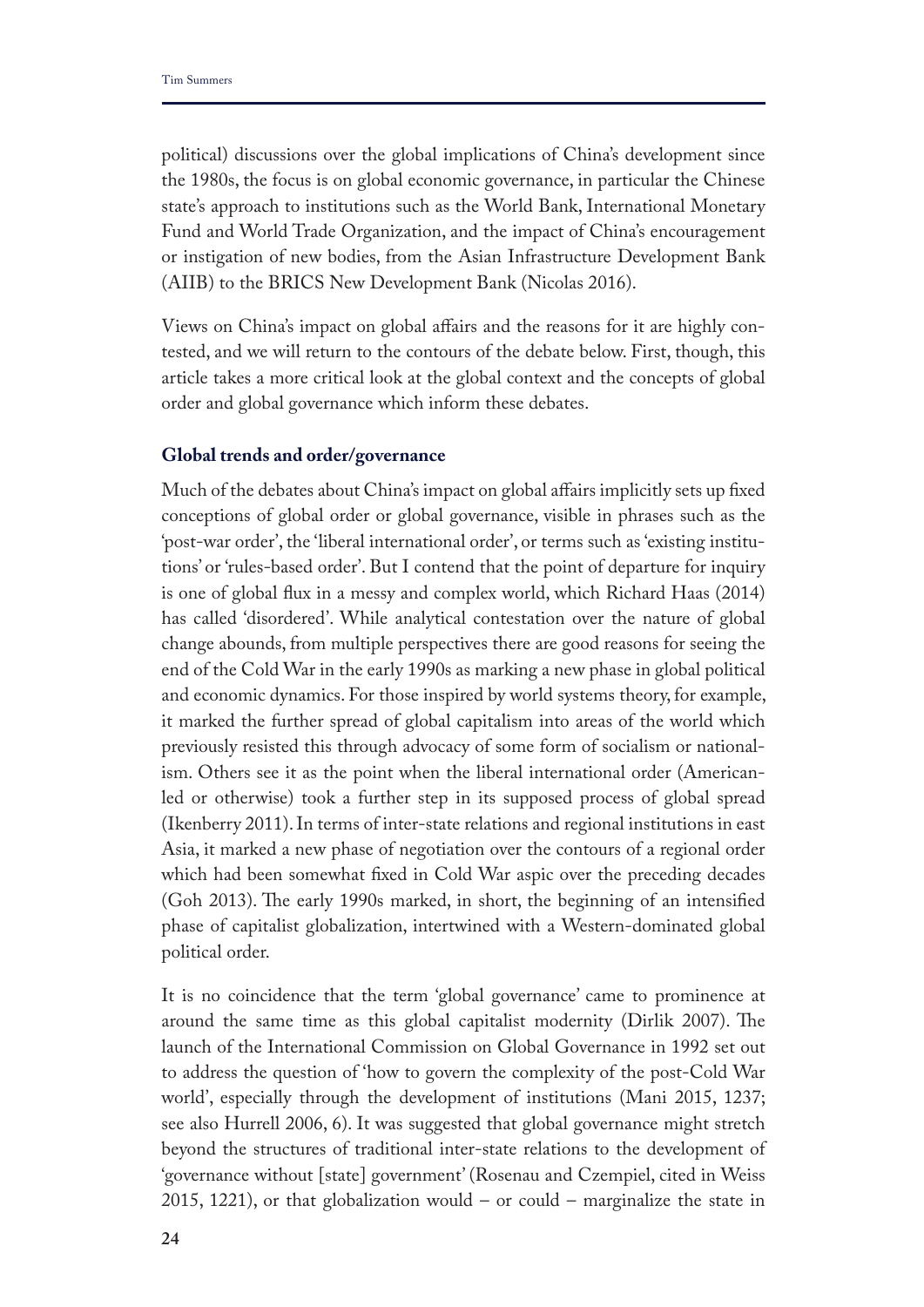various ways (Ohmae 1995).

If global governance and globalization are entwined as two 'meta-phenomena of the past two decades' (Weiss 2015, 1221), there has been a tendency to view both phenomena in rather depoliticized technocratic terms. Achieving global governance through devising the best institutional structures and policy responses to manage the global economy into a more efficient and therefore more effective mode is what Weiss cites as 'technical or supposedly non-political and hence noncontroversial measures to address concrete problems' (2015, 1222). But, as much of the literature on globalization makes clear, globalization is far from neutral, both as phenomena and discourse. Indeed, when working out how to deal with globalization in the 1990s, Chinese policy makers grappled with this problem, including by asking if it was controlled by the US (Knight 2008, 6-12). Likewise, hierarchy and power are features of global governance, which David Lake defnes as a 'set of authority relationships' (cited in Zhang Yongjin 2016, 810). This is not just about a more prominent role for 'great powers' in delivering global governance, as might be implied in IR by both hegemonic stability theory (Gilpin 1981) and Ikenberry's 'liberal leviathan' (2011), but requires us to ask how the discourse and practice of global governance might be instrumentalised by those with the power and infuence to frame global norms and institutions, pace advocates of an idealized 'rules-based order'.

Post-Cold War global change has been profound. We have seen the 'exponential increase in the number of international institutions and in the scope, range and intrusiveness of international rules and norms' (Hurrell 2006, 3). Initiatives such as 'responsibility to protect' (R2P) were put forward by Euro-Americans in response to brutal violence within states, but met with suspicion by others – including China (Swaine 2016) – who saw them as a means of intervening in order to pursue national interests. The decision by Bush and Blair to go to war in Iraq in 2003 fed these concerns, and has unsettled the Middle East and the global order in numerous other ways. From the perspective of political economy, the global fnancial and economic crisis which began in Euro-America in 2008 not only set of a chain reaction many of whose economic efects are still being felt around the globe, but undercut notions of Western superiority on which much discourse of global governance had been based. All of this has revealed Euro-American revisionist impulses, not the 'status quo' approach claims of diplomatic rhetoric.

Rather than fxed conceptions, therefore, global governance and global order (assuming we retain the concepts) are moving targets, infused with the power relations of the post-Cold War world. Coming back to the impact of China, the question to be addressed is therefore not whether we are 'heading for a new global economic order dominated by China' (Nicolas 2016, 7), but the future of global order/governance under conditions of global change which include the rise of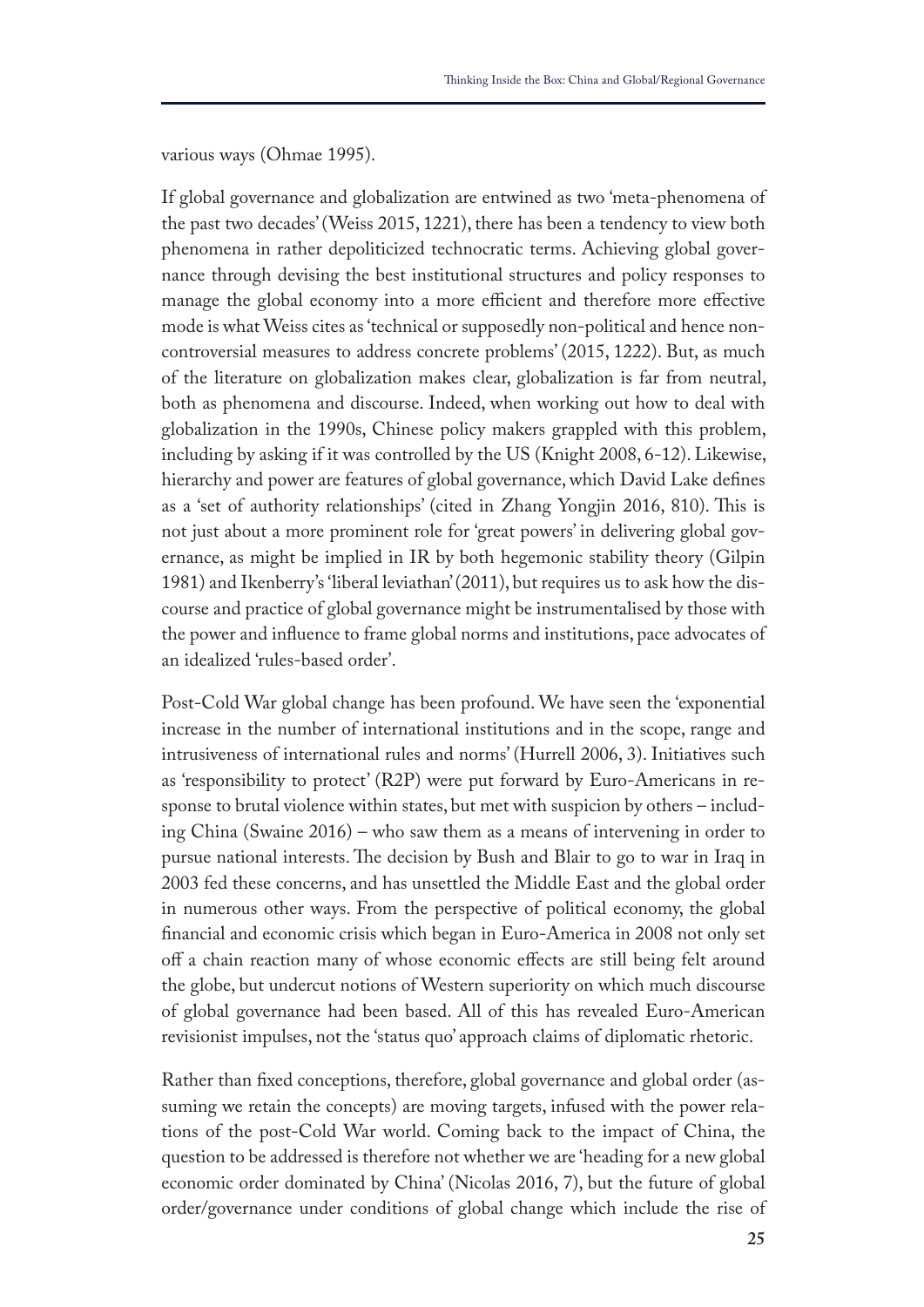China, but are not limited to it.

## **China and global governance**

The early 1990s also marked a watershed in China's approach to global affairs, from its active eforts to incorporate into a global capitalist economy, symbolized by Deng Xiaoping's 'southern tour' of 1992 and euphemized as 'socialist market economy' (Meisner 1999, 516-521), to elite debates about how best to respond to globalization, which resulted in the conclusion that it was a positive phenomenon for China, albeit one that needed managing (Knight 2008).

China was not an instigator of R2P, the Iraq war, or the economic crisis. But it was partly the crisis which pushed China forward to a more prominent role in global afairs. Most of its economy appeared relatively immune, and with resilient public fnances, the Chinese government was under international and domestic pressure to engage in a massive credit stimulus, the hangover from which is still being felt in China today. As Reich and Lebow have argued (2014, 123-125), China's behavior during the crisis was motivated by a desire to support the global economic system, including by investments designed to prop up a 'bastion of global capitalism' such as Morgan Stanley. Advocacy of (qualifed) openness in the global economy has continued as Chinese outward investment has grown, and I have argued elsewhere that China's recent 'belt and road' initiative – to build connectivity from China across Eurasian land and sea routes – is more about reproduction of the structures of global capitalism than their revision (Summers 2016). It is also worth noting that in the context of advocating 'openness' the Chinese Party-state explicitly uses the term 'global economic governance' (quanqiu jingji zhili), for example in statements in its 13th fve-year programme for social and economic development that the government will seek 'actively to participate in global economic governance', including through protecting the leading role of the multilateral trade system and strengthening regional and bilateral free trade mechanisms (Xinhua 2016a, section 11).

The recentring of the global economy in Asia, a feature of the current phase of global capitalism (Dirlik 2014), has created the space for Chinese policy moves to shift the power relations within the structures and institutions of global capitalism towards China (and Asia more broadly). The hosting of the G20 by emerging economies, including by China this September, is symbolic of their enhanced global influence when compared to pre-crisis dominance of the G7/8. The extent of this shift remains highly contested, however. In terms of the G20 agenda, as a scholar at one Chinese think tank puts it, 'Real power in global governance requires intellectual input into the international fnancial and economic agenda, policies and rules … China lags behind in the exercise of institutional soft power in this theatre. The major substantial outcomes of the G20 to date ... have been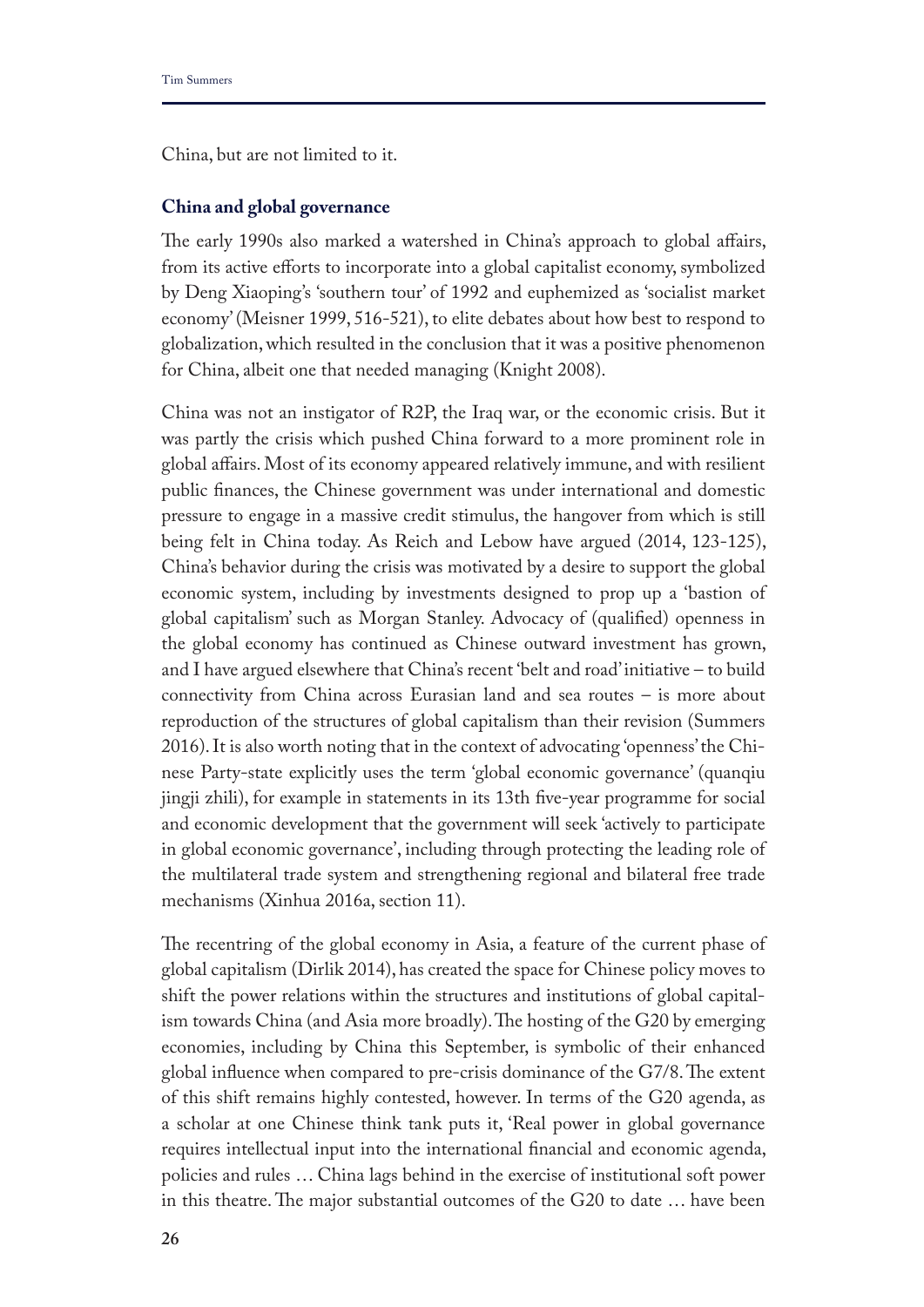mostly led by the Atlantic countries' (Ye 2016). And as Peter Nolan (2012) has shown, the 'commanding heights' of the global economy remain predominantly in Euro-American-Japanese corporate hands, even if Chinese companies such as telecomms giant Huawei may have begun to make inroads in particular sectors.

The complexities of Chinese positioning have been captured well by Yongjin Zhang (2016) in discussion of more IR-focused questions of global order. Using English School concepts of pluralism and solidarism<sup>1</sup>, Zhang identifies three approaches from Beijing in response to diferent global shifts: frst, to reinforce the pluralism of the UN system of sovereign states and the principle of noninterference set out in the UN Charter (see also Foot 2014); second, to challenge and resist the solidarist trends of liberal international relations which increase conditionality or grounds for intervention; and third, to take a more solidarist, but still state-centric, approach to other issues of global governance.

It is in terms of institutions of global economic governance where what we might call the 'new geopolitics of global capitalism' (cited in Oakes 2000, 668) is most apparent. The launch of the Beijing-instigated AIIB is at the forefront of analyses which characterize China's approach as more proactively reformist or even revisionist. However, the early modus operandi of the AIIB looks to be borrowing more from earlier international financial institutions than setting off on new paths (Financial Times 2016; Xinhua 2016b). And the much-discussed redistribution of voting rights at the IMF, agreed in 2010 but yet to be ratifed by the US, still leaves China with a smaller share than Japan even though its economy is more than twice the size (US dollar, market exchange rates). Rather than China emerging as the 'big winner' of this process in the IMF (Nicolas 2016, 9), it seems that China's ability to adjust its weight in long-standing institutions of global economic governance remains constrained.

Along with a deep-seated post-colonial desire for status and recognition (Miller 2013), this might help explain the continued undercurrent of dissatisfaction in much Chinese commentary on global governance. How, though, do these issues look from a regional perspective in Asia?

## **Regional perspectives and the US 'rebalance'**

The 1990s again marked major shifts in what we might call regional governance, in particular the development of numerous institutions across East Asia, many based on ASEAN 'centrality' (Severino 2012). China has engaged with these,

<sup>1</sup> Pluralism represents 'the communitarian disposition towards a state-centric mode of association in which sovereignty and nonintervention serve to contain and sustain cultural and political diversity', while solidarism represents 'the disposition either to transcend the states-system with some other mode of association or to develop it beyond a logic of coexistence to one of cooperation on shared projects' (Buzan 2014: 16).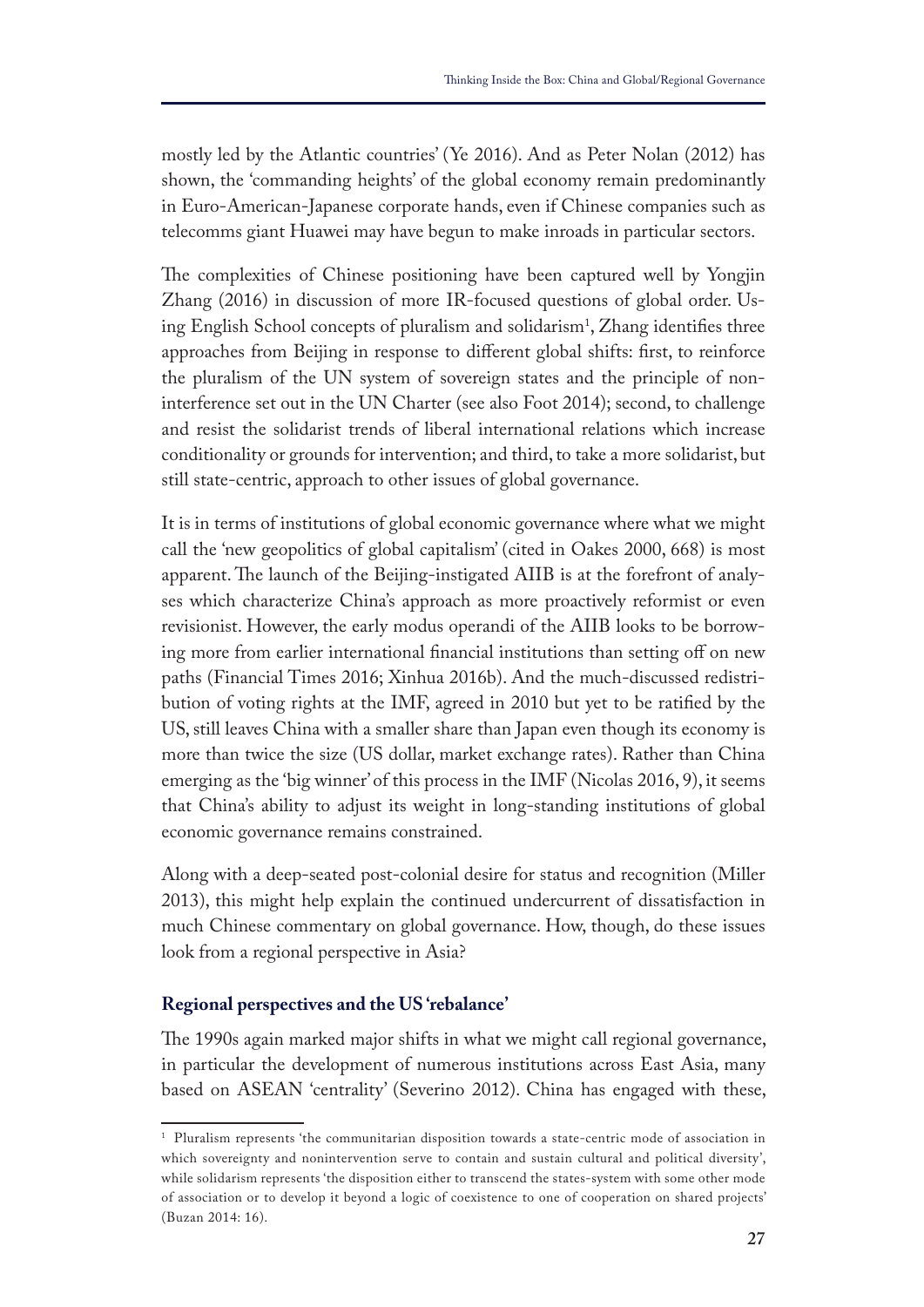partly to reassure neighbours. To its west, Beijing promoted the Shanghai Cooperation Organization (SCO), which has become the most prominent institution across central Asia (Wang 2007), though not the only one. The US has been less enthusiastic about regionalism among Asian countries, prefering institutions such as APEC which stretch across the Pacifc. It has also maintained its 'hub and spoke' security alliances, established in the 1950s (Cha 2009).

These alliances have not only survived the end of the Cold War, but been reinvigorated under the Obama administration's rebalance to Asia, frst signaled in 2009 when the US signed ASEAN's Treaty of Amity and Cooperation. The security aspects of the rebalance have been driven by fears about the implications of China's rise for US regional dominance, fears which recent Chinese actions in the South China Sea have done nothing to assuage. Its strategic economic dimension is US promotion of the Trans-Pacifc Partnership which – if it does not fade in the heat of American politics – could be the frst signifcant post-Cold War regional institution in Asia with which China has not been able to engage directly.

The 'rebalance' has therefore interrupted China's regional strategy. One element in Beijing's response (Ruan 2014) has been a further increase in the relative importance attached to regional diplomacy within the broader context of China's foreign policy, promoted as the desire to build a 'community of common destiny'. This was the message of the PRC's first high-level work conference on neighbourhood diplomacy, held in November 2013 (Swaine 2014). There has long been a tension in Chinese regional conceptualizations between zhoubian (neighbourhood or periphery) – which refects a sense that China's security depends on its crowded periphery (Nathan and Scobell 2012) – and its acceptance of regional constructs – east Asia, southeast Asia, central Asia – which are Euro-American in origin and have structured regional political and economic issues for decades, both analytically and in the development of regional institutions. But the recent prominence of zhoubian diplomacy hints at a new privileging of regional structures which take the neighbourhood as a 'single region' (Zhang Yunling 2016, 839), alongside a relative shift in emphasis towards China's west (Wang 2013).

The idea that China might take its periphery as an 'organic whole' (Zhao 2016) has been cited as one factor informing another new element of regional policy, the 'belt and road initiative' stretching across most of China's greater neighbourhood (other than Japan). With its focus on connectivity across policy, infrastructure development, trade and investment, fnance, and 'people-to-people' ties, the initiative pilots a Chinese approach to regional governance. However, both the belt and road and the wider emphasis on the region have run up against the consequences of another area of development in China's regional policy since the early 2010s, a more robust and assertive approach to defending and gradually implementing its long-standing claims in the South China Sea in the context of a strategic desire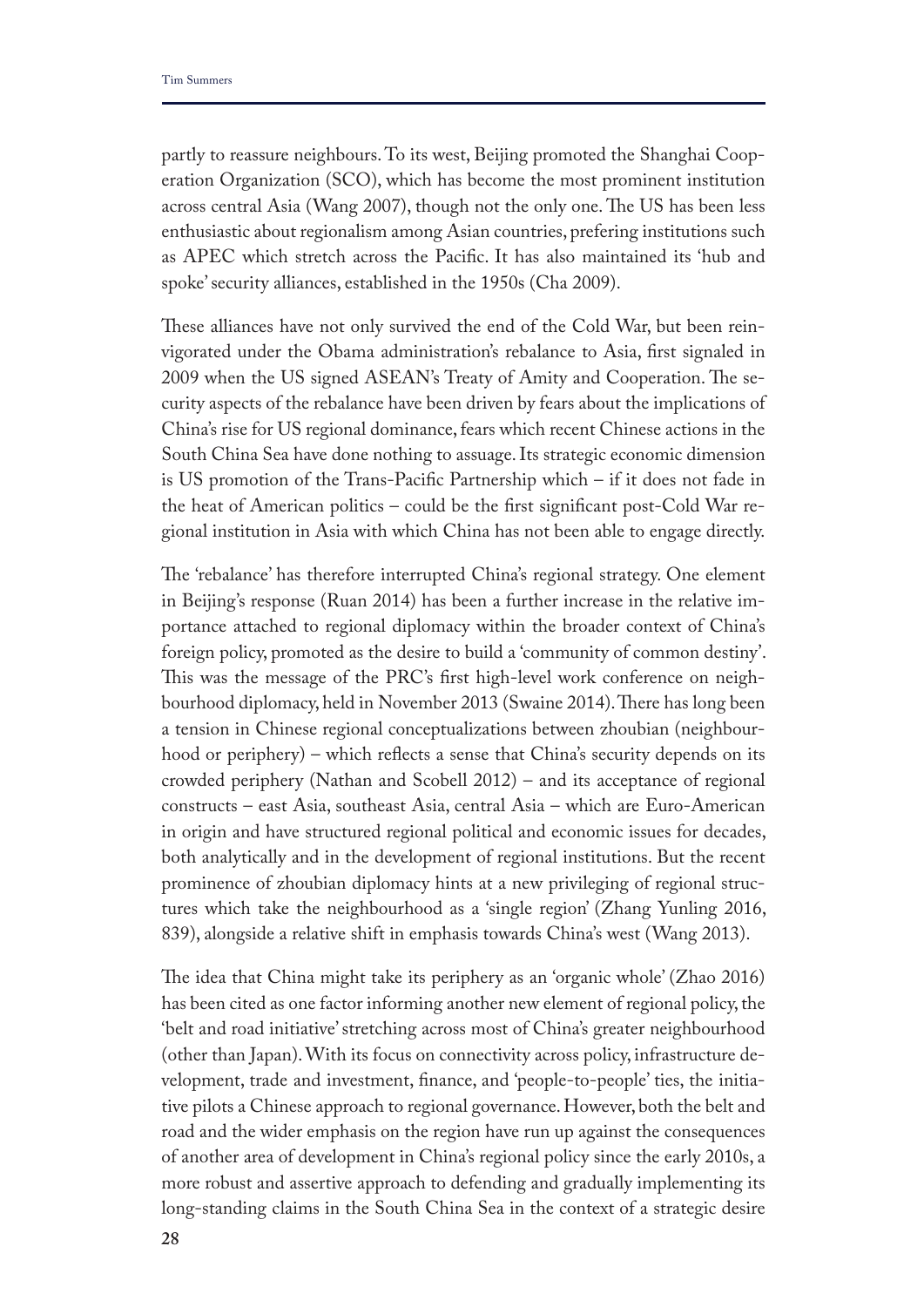to develop as a 'maritime power'. This has fed the desire from China's neighbours for a strong US role in the region, further cementing not eroding US hegemony (Goh 2013).

## **Conclusion**

Whether it is the TPP, or the challenges China faces in the South China Sea, along with the cautious and sometimes cynical responses from neighbours to the belt and road initiative, recent events suggest that Beijing's ability to shape regional governance remains constrained, in spite of its economic dominance (China's economy is larger than those of Japan, ASEAN and India combined). A stronger material position does not translate into regional hegemony, especially once factors such as consent and legitimacy are considered (Clark 2013). Similarly, at the global level, the continued capacity of the US and Europe to set the agenda, as well as their normative 'soft' power, reinforces Chinese efforts to work within the 'box' of a global capitalist modernity, even though it seeks to shift the locus of power. Along with China's embrace of the language and concepts of global order and global economic governance, and its characterization of its own position in terms of 'reform' rather than anything more radical, and in spite of the rise of China and a number of other powers, current shifts in global order/governance appear still to be taking place in a world characterized by the structures and ideas of Euro-American hegemony.

#### **Bio**

Tim Summers is an Adjunct Assistant Professor at the Centre for China Studies, The Chinese University of Hong Kong, and a (non-resident) Senior Consulting Fellow on the Asia Programme at Chatham House, London. Recent publications include articles on China's new 'silk roads' (Third World Quarterly) and China's maritime disputes (China Information), the Chatham House research paper China's Global Personality (2014) and a book, Yunnan - A Chinese Bridgehead to Asia (Chandos 2013). Tim was a British diplomat for 13 years until 2007. He holds a PhD in Chinese Studies from CUHK.

### **References**

- Buzan, Barry (2014). An introduction to the English School of international relations. Cambridge: Polity.
- Cha, Victor (2009). 'Powerplay: origins of the US alliance system in Asia.' International Security 34(3), 158-196.
- Clark, Ian (2013). 'China and the United States: a succession of hegemonies?' International Afairs 87(1), 13-28.
- Dirlik, Arif (2014). 'Asia is rising  $-$  but where is it going? Thoughts on an emer-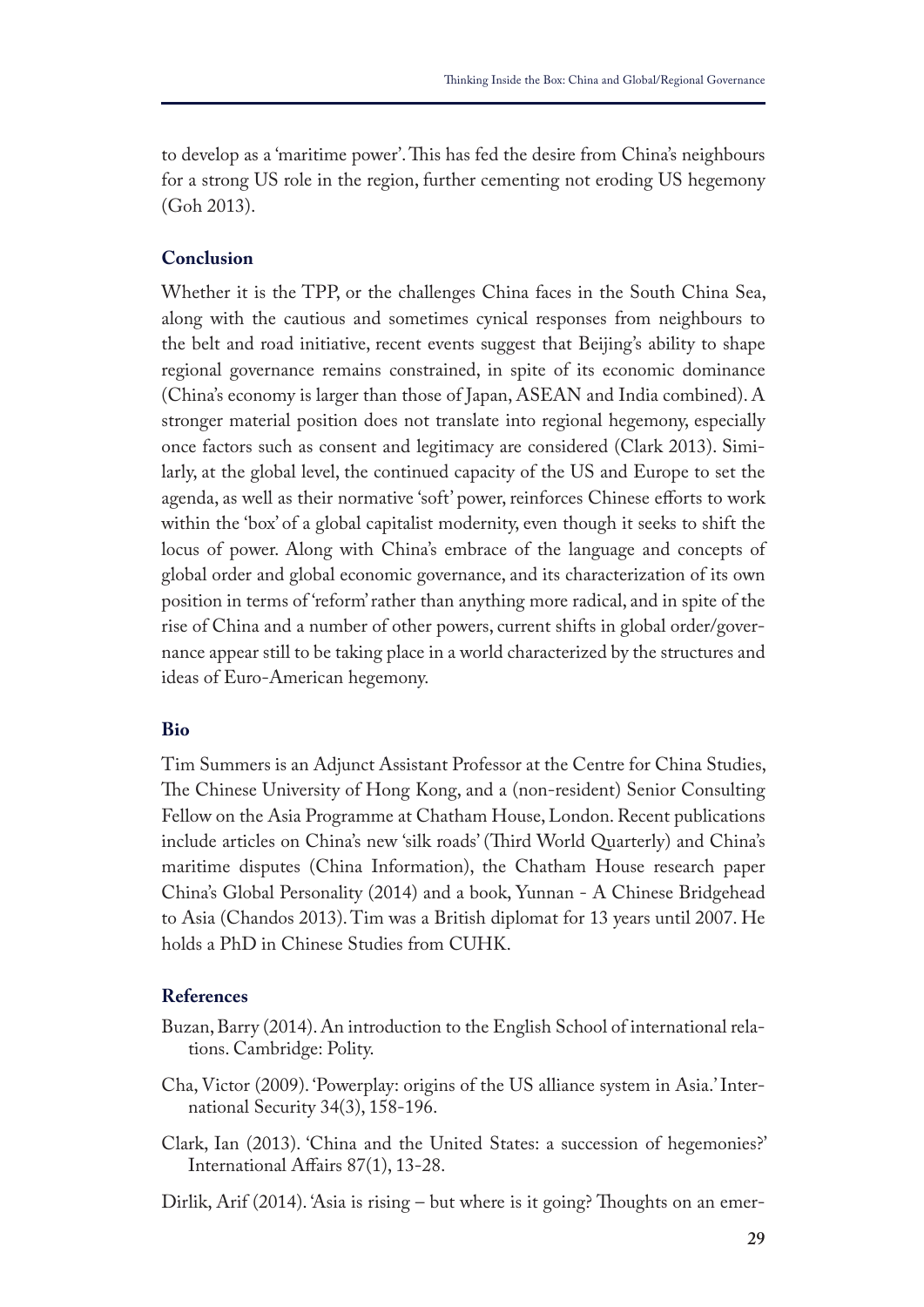gent discourse.' Revista de Cultura (Review of Culture) 45, 12-31.

- Dirlik, Arif (2007). Global Modernity: Modernity in the Age of Global Capitalism. Boulder, Colorado: Paradigm Publishers.
- Financial Times (2016). 'China's AIIB seeks to pave new Silk Road with frst projects.' 19 April.
- Foot, Rosemary (2014). '"Doing some things" in the Xi Jinping era: the United Nations as China's venue of choice.' International Afairs 90(5), 1058-1100.
- Gilpin, Robert (1981). War and change in world politics. Cambridge: Cambridge University Press.
- Goh, Evelyn (2013). The Struggle for Order; hegemony, hierarchy and transition in post-Cold War East Asia. Oxford: OUP.
- Haas, Richard (2014). 'The unraveling: how to respond to a disordered world.' Foreign Afairs, Nov./Dec. http://www.foreignafairs.com/articles/142202/ richard-n-haass/the-unraveling
- Hurrell, Andrew (2006). 'Hegemony, liberalism and global order: what space for would-be great powers?' International Afairs 82(1), 1-19.
- Ikenberry, G. John (2011). Liberal Leviathan: The origins, crisis, and transformation of the American World Order. Princeton and Oxford: Princeton University Press.
- Knight, Nick (2008). Imagining Globalisation in China: Debates on Ideology, Politics and Culture. Cheltenham, UK: E. Elgar.
- Mani, Rama (2015). 'From "dystopia" to "Ourtopia": charting a future for global governance.' International Afairs 91(6), 1237-1258.
- Meisner, Maurice (1999). Mao's China and After. 3rd ed. New York: Free Press.
- Miller, Manjari Chatterjee (2013). Wronged by empire: post-imperial ideology and foreign policy in India and China. Stanford: Stanford University Press.
- Nathan, Andrew J. and Andrew Scobell (2012). China's search for security. New York: Columbia University Press.
- Nicolas, Francoise (2016). 'China and the global economic order.' China Perspectives 2, 7-14.
- Nolan, Peter (2012). Is China buying the world? Cambridge: Polity.
- Oakes, Tim (2000). 'China's provincial identities: reviving regionalism and reinventing "Chineseness".' The Journal of Asian Studies 59(3), 667-692.
- Ohmae, Kenichi (1995). The End of the Nation State: The Rise of Regional Economies. New York: Free Press.
- Reich, Simon and Richard Ned Lebow (2014). Good-bye hegemony: power and infuence in the global system. Princeton: Princeton University Press.